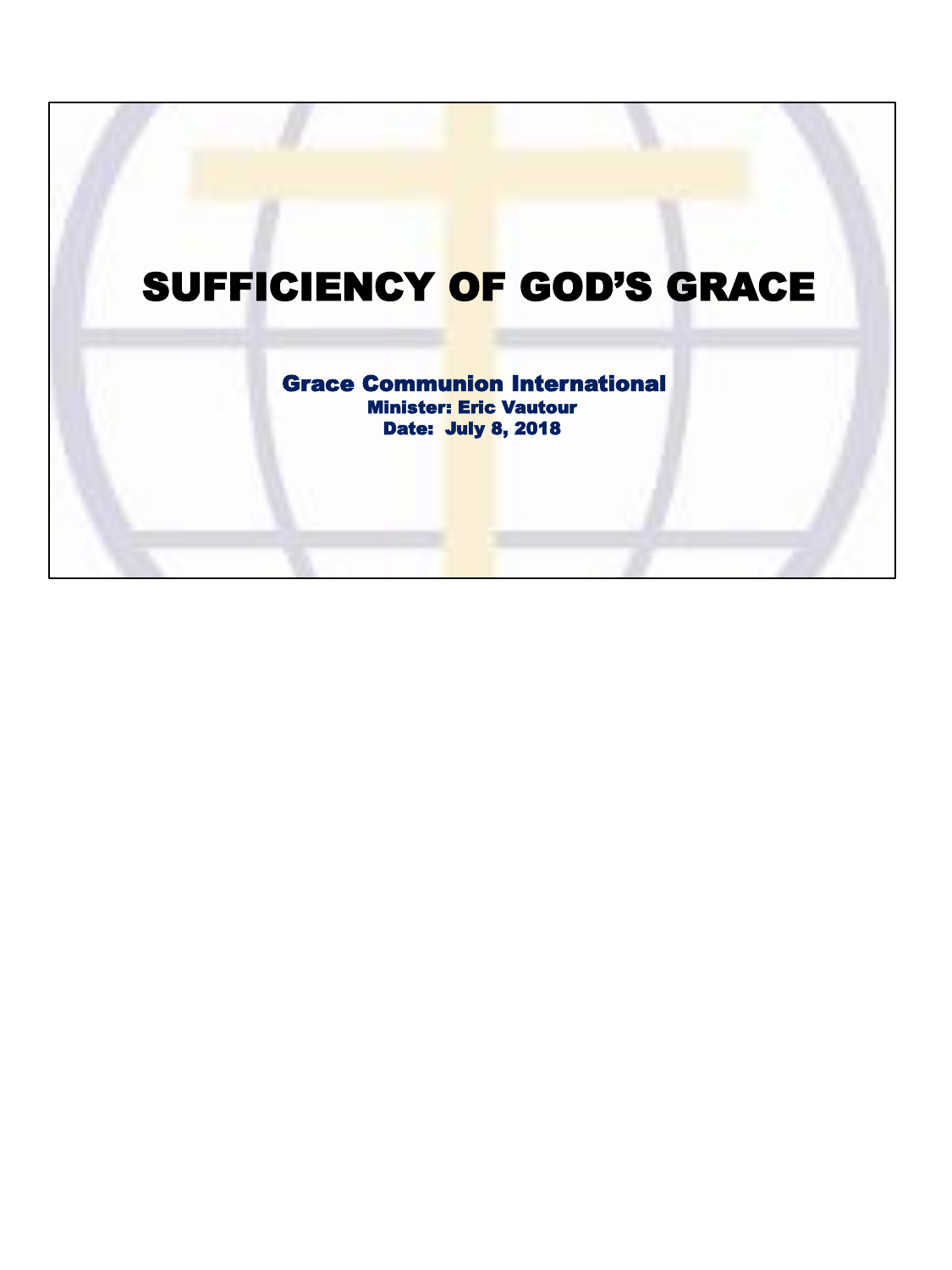## **SCRIPTURE** READING:

2 COR. 12:1-10

**SUFFICIENCY OF GOD'S GRACE 2**

**"1 | I MUST GO ON BOASTING.** THOUGH THERE IS NOTHING TO BE GAINED BY IT, I WILL GO ON TO VISIONS AND REVELATIONS OF THE LORD. 2 I KNOW A MAN IN CHRIST WHO FOURTEEN YEARS AGO WAS CAUGHT UP TO THE THIRD HEAVEN—WHETHER IN THE BODY OR OUT OF THE BODY I DO NOT KNOW, GOD KNOWS.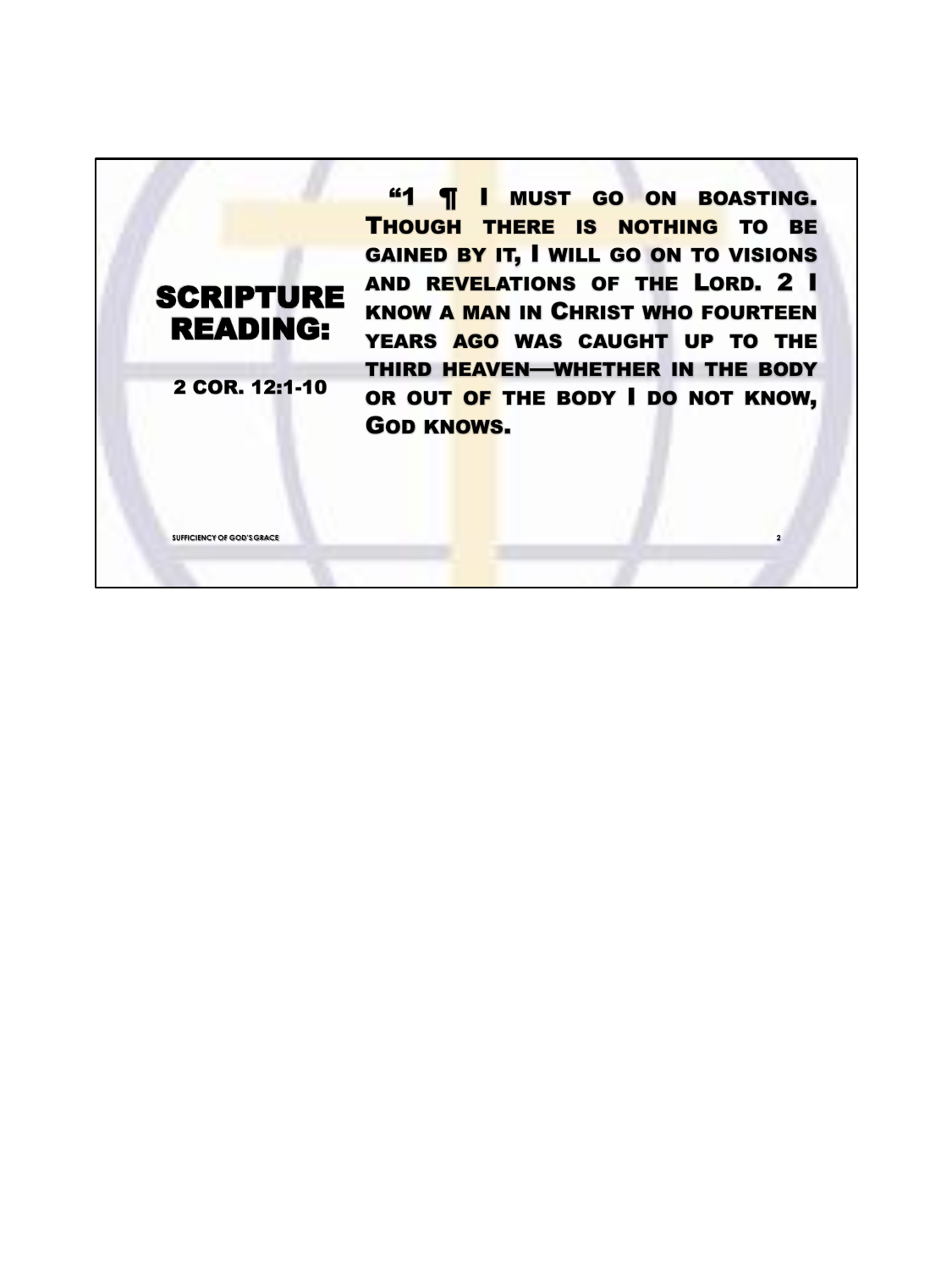3 AND I KNOW THAT THIS MAN WAS CAUGHT UP INTO PARADISE—WHETHER IN THE BODY OR OUT OF THE BODY I DO NOT KNOW, GOD KNOWS-4 AND HE HEARD THINGS THAT CANNOT BE TOLD, WHICH MAN MAY NOT UTTER. 5 ON BEHALF OF THIS MAN I WILL BOAST, BUT ON MY OWN BEHALF I WILL NOT BOAST, EXCEPT OF MY WEAKNESSES. 6 THOUGH IF I SHOULD WISH TO BOAST, I WOULD NOT BE A FOOL, FOR I WOULD BE SPEAKING THE TRUTH. BUT I REFRAIN FROM IT, SO THAT NO ONE MAY THINK MORE OF ME THAN HE SEES IN ME OR HEARS FROM ME.

**SUFFICIENCY OF GOD'S GRACE 3**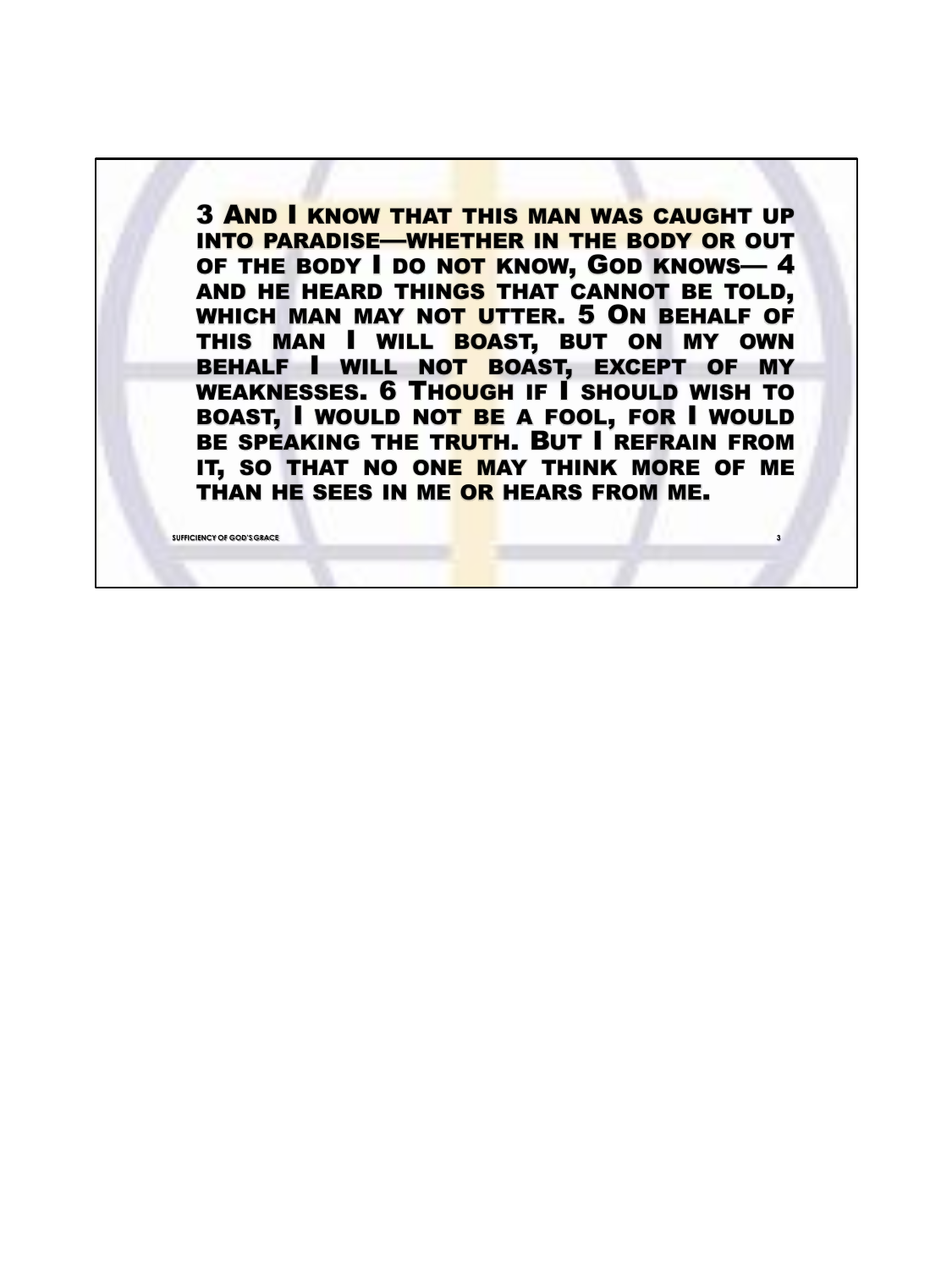**7 So to keep me from being too elated by the** surpassing greatness of the revelations, a thorn was given me in the flesh, a messenger of Satan to harass me, to keep me from being too elated. 8 Three times I pleaded with the Lord about this, that it should leave me.

**SUFFICIENCY OF GOD'S GRACE 4**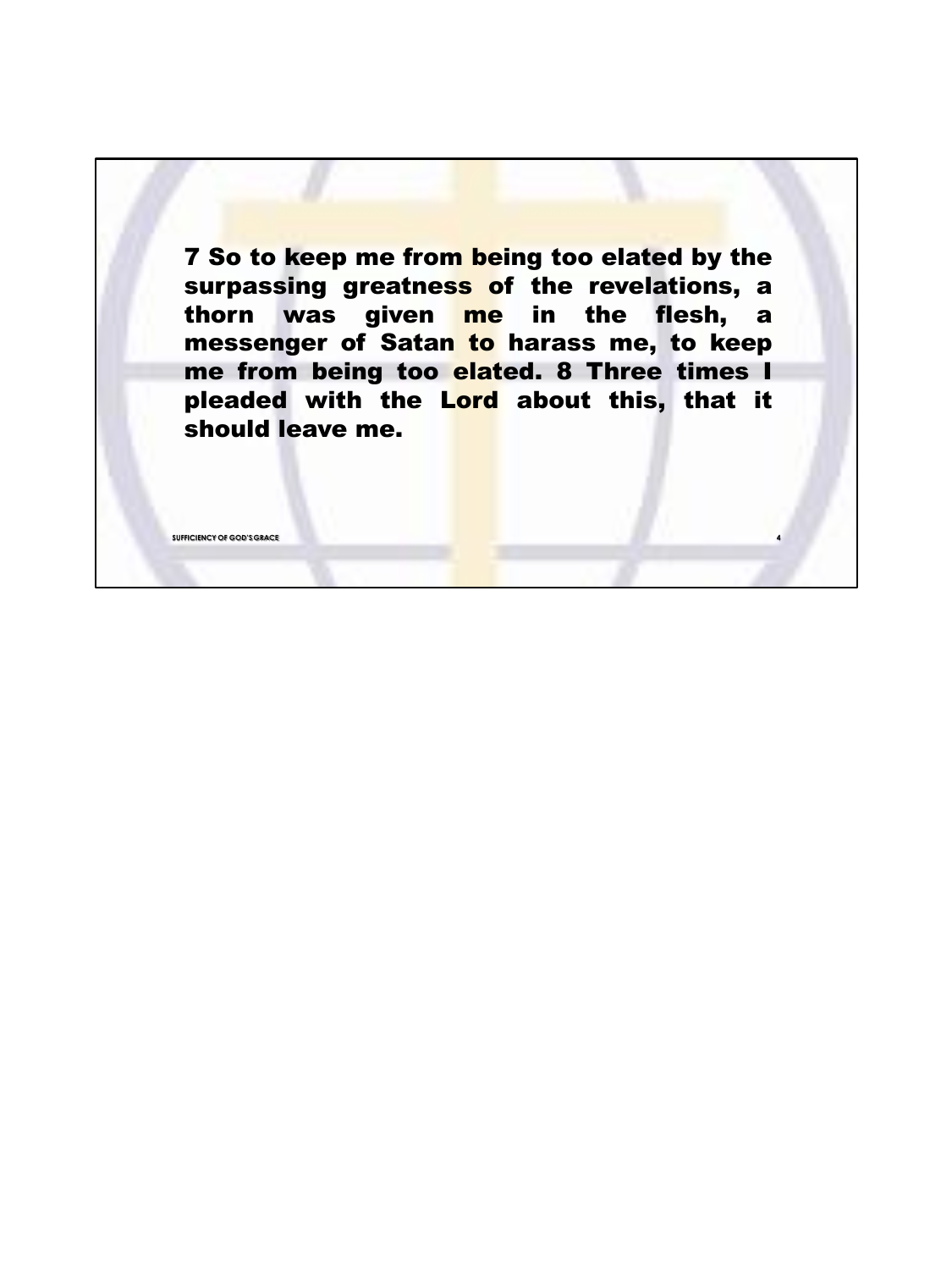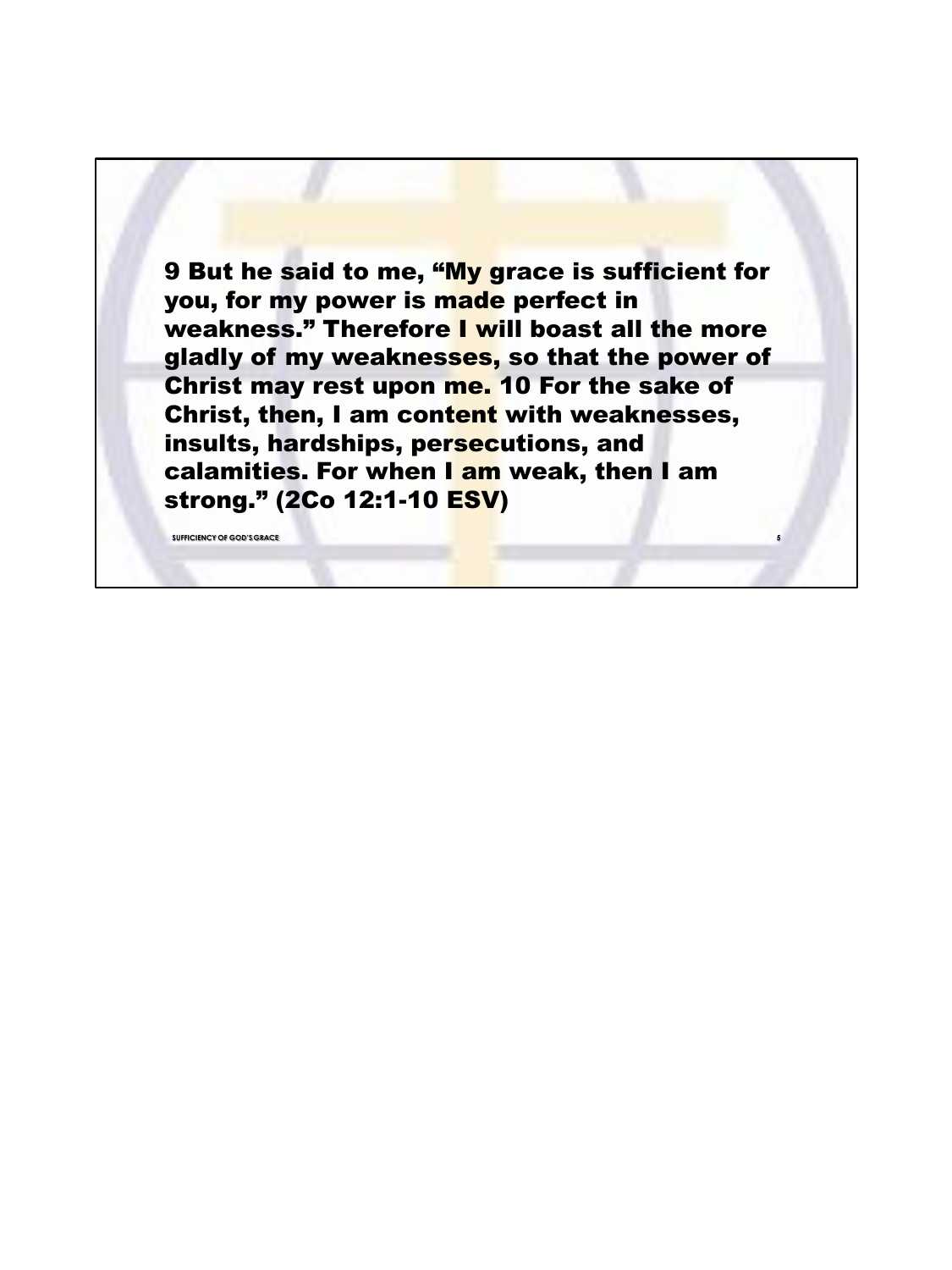

As we think about Paul's reliance and sufficiency of God's grace, let consider some of the things we know about the former life of the apostle Paul.

- He was a devotee to the law and he lived by the law thinking that he was doing God's work;
- Prior to his conversion, he put innocent people in jail.
- He attacked them because they believed in the person of Jesus, the eternal Son of God as the source of their hope in eternal life. They trusted in Jesus finished work on the cross and in his resurrection for eternal life rather than trusting in their own doing to earn it.
- He was brutal. He conspired to kill to force them to recant Christ.
- When he was called, he accepted Jesus' forgiveness of all his sins. Rather than trusting in his zeal, he repented and trusted in Jesus' and received the gift of a new life united to Jesus.

As we read his epistles, the focus is not on the tragedy of his past life but a rather, he focused on the essential of the gospel. "**3 For I delivered to you as of first importance what I also received: that Christ died for our sins in accordance with the Scriptures, 4 that he was buried, that he was raised on the third day in accordance with the Scriptures," (1 Co 15:3–4 ESV)**

• He did not reminisce on his past life and how terrible it was. Rather he trusted in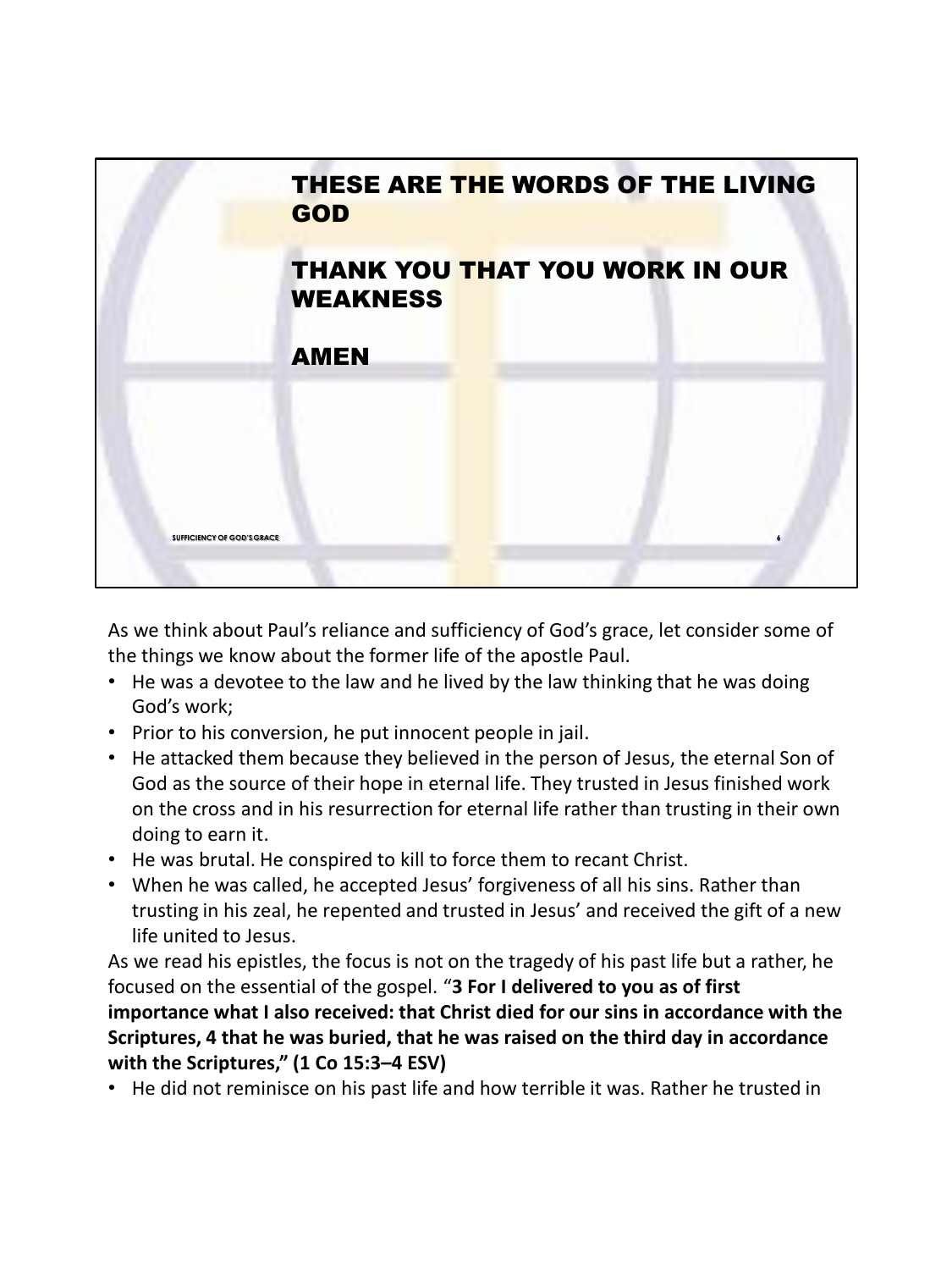the sufficiency of God's grace.

Malcolm Muggeridge, who lived from March 24, 1903, to November 1990. He was an agnostic most of his life. He was converted to Christianity much later in life. In his book, **CHRIST IN THE MEDIA** wrote the following when asked, "Mr**. Muggeridge,**  *you've obviously been spending some time cogitating on your life, and I'm wondering if, if you had the opportunity, you would live it over again the same, and if not, what would you change?*

The following is part of his answer, *'Theoretically, one ought to be able to say: "all the awful things I've done, I wish I hadn't done". But actually it wouldn't be true. I've been writing my autobiography, and this forces you to examine your life with some closeness. As I proceeded with this examination, I've come to see my life, in its tiny way, as part of the whole drama of creation, enacted by creatures made in the image of God, living in time, capable of conceiving perfection but by nature imperfect. If, therefore, I were to say that I wish I hadn't done this or that, it would amount to wishing that my life, in its totality, had been other than it has been, and that I hadn't been vouchsafed (given, allowed) such glimpses of truth through living it and that I been vouchsafed (given, allowed)… When we offer our lives to God it is in their totality, not revised for his inspection. I shudder to think it must be so, but so it is.*

All of us have been called because we were sinners now made saints by Jesus. God, through the Holy Spirit, has taken our life for what it is and is refashioning it the perfect likeness of the man Jesus, preparing us to participate in the loving relationship of the triune God for all eternity. Let us see what we can learn from Paul's attitude towards his life and towards God.

As we saw in our Epistle readings today, serving Christ often involves suffering. In 2 Corinthians 12, we find the apostle Paul suffering the ignominy of false charges leveled by his opponents within the church at Corinth. Chief among them are the Judaizers—false teachers who are tearing Paul down in order to promote themselves. In chapter 11, Paul counters their false claims by recounting his sufferings to serve Christ—a qualification the Judaizers cannot claim.

In 2 Cor. 11:30, the apostle Paul says, *"I will boast of the things that show my weakness.*

Now in chapter 12, Paul adds to his defense the record of three personal experiences with Jesus. Through his third-person account (a common rabbinic teaching device) we learn a great deal about Paul's passionate devotion to Jesus, despite the sufferings he endured. There is much encouragement here for Christians who suffer in serving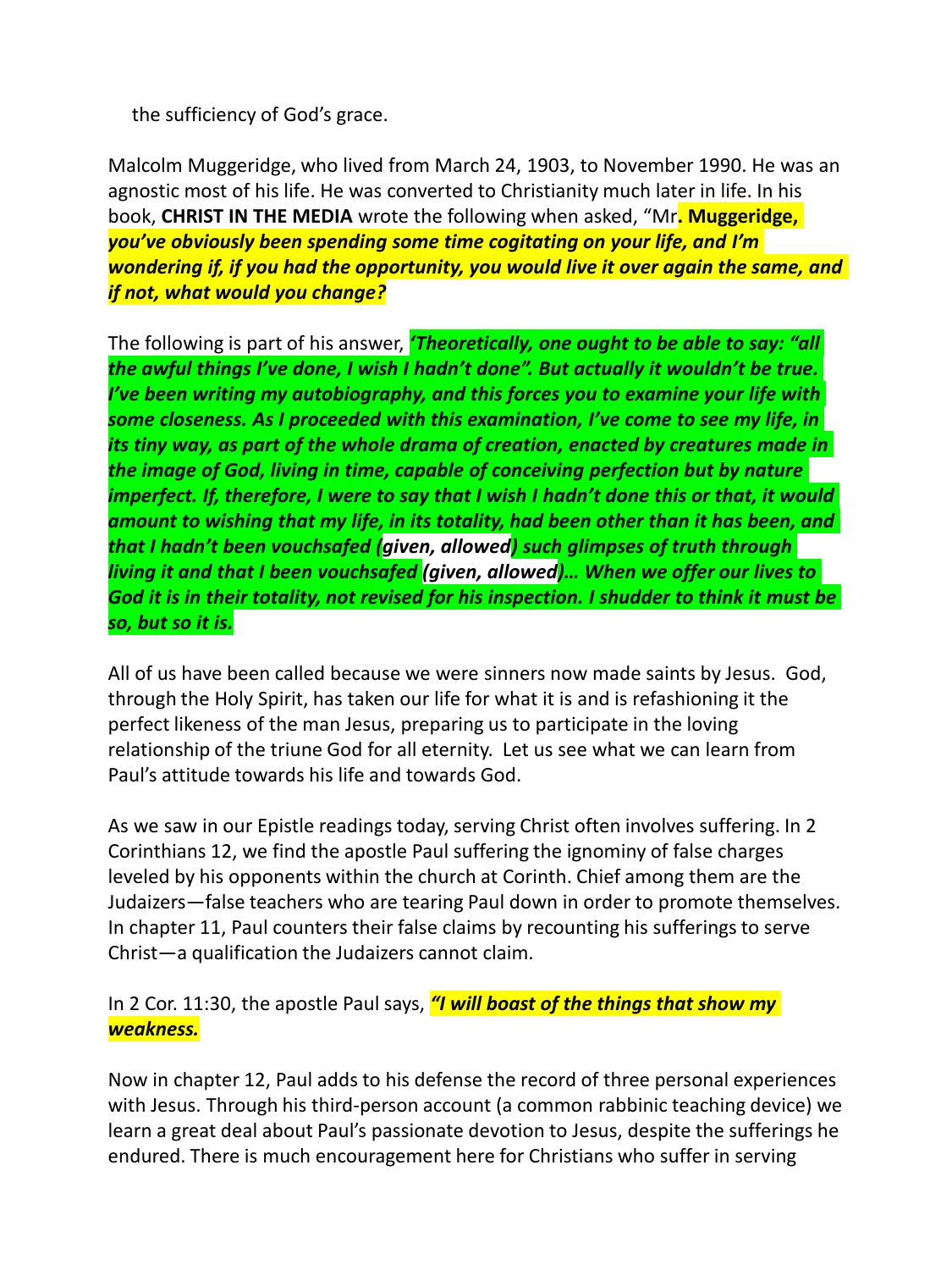Christ.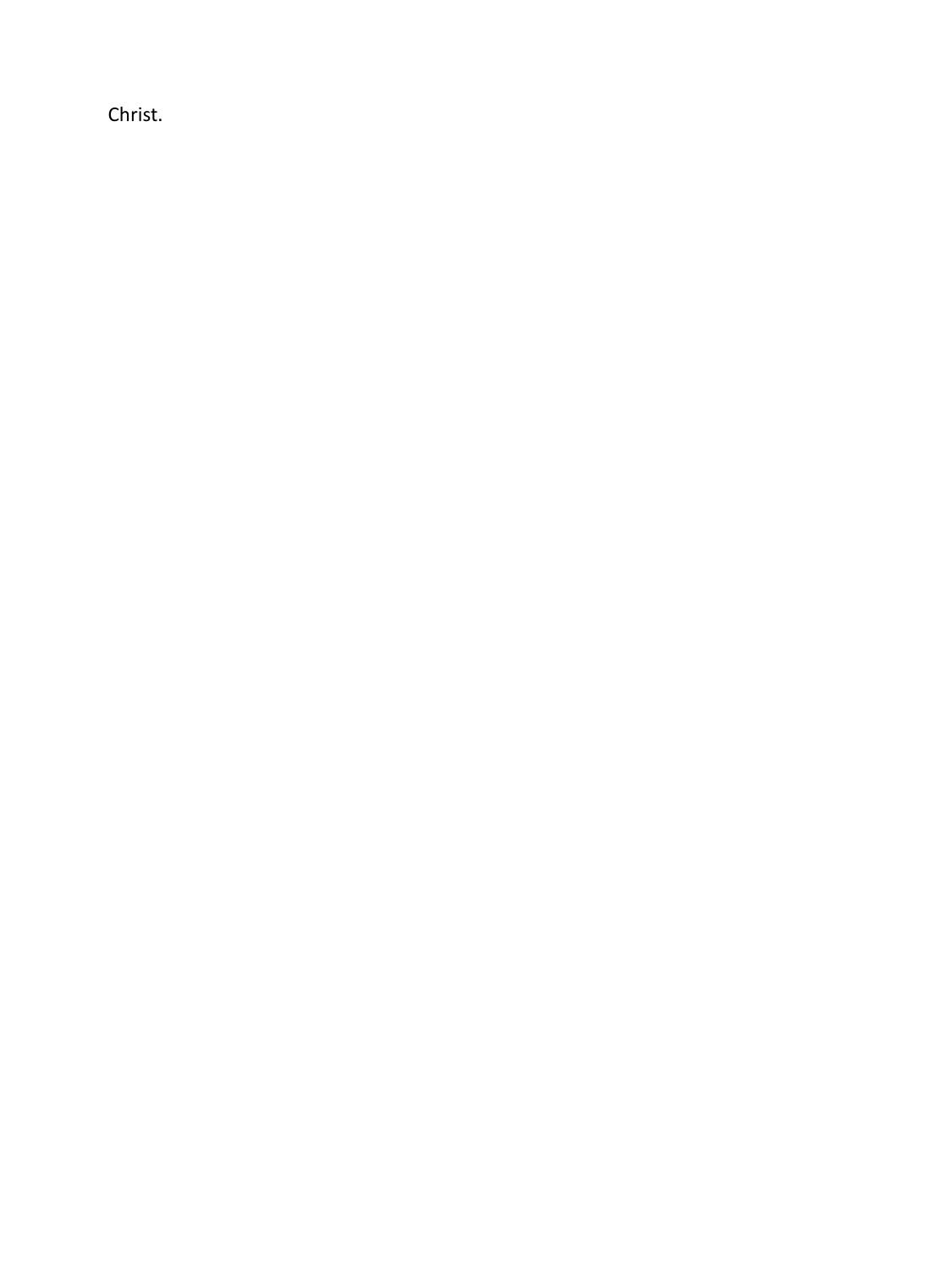

Though the Judaizers boasted of their "letters of recommendation" (2 Cor. 3:1), Paul looked to God, not people, for his commendation.

Paul notes how God honored him early in his ministry with a special vision of God's glory. Paul had experienced other visions given to instruct and encourage him in his ministry, but this one was so vivid, he is not sure if it was a vision at all. Perhaps it happened to him bodily.

In any case, this marvelous experience took place about 14 years prior to writing this letter. Paul was transported to the third heaven ("paradise") where God manifests his presence to angels and humans.

Perhaps what is most interesting is that Paul kept quiet about that experience for 14 years! During that time span, he was buffeted by what he calls a "thorn in the flesh" (2 Cor. 12:7).

Perhaps people wondered why this esteemed apostle had such a burdensome affliction. The Judaizers may have adopted the views of Job's "comforters" and said, "**This affliction is a punishment from God,"** though, actually, it was God's gift to Paul!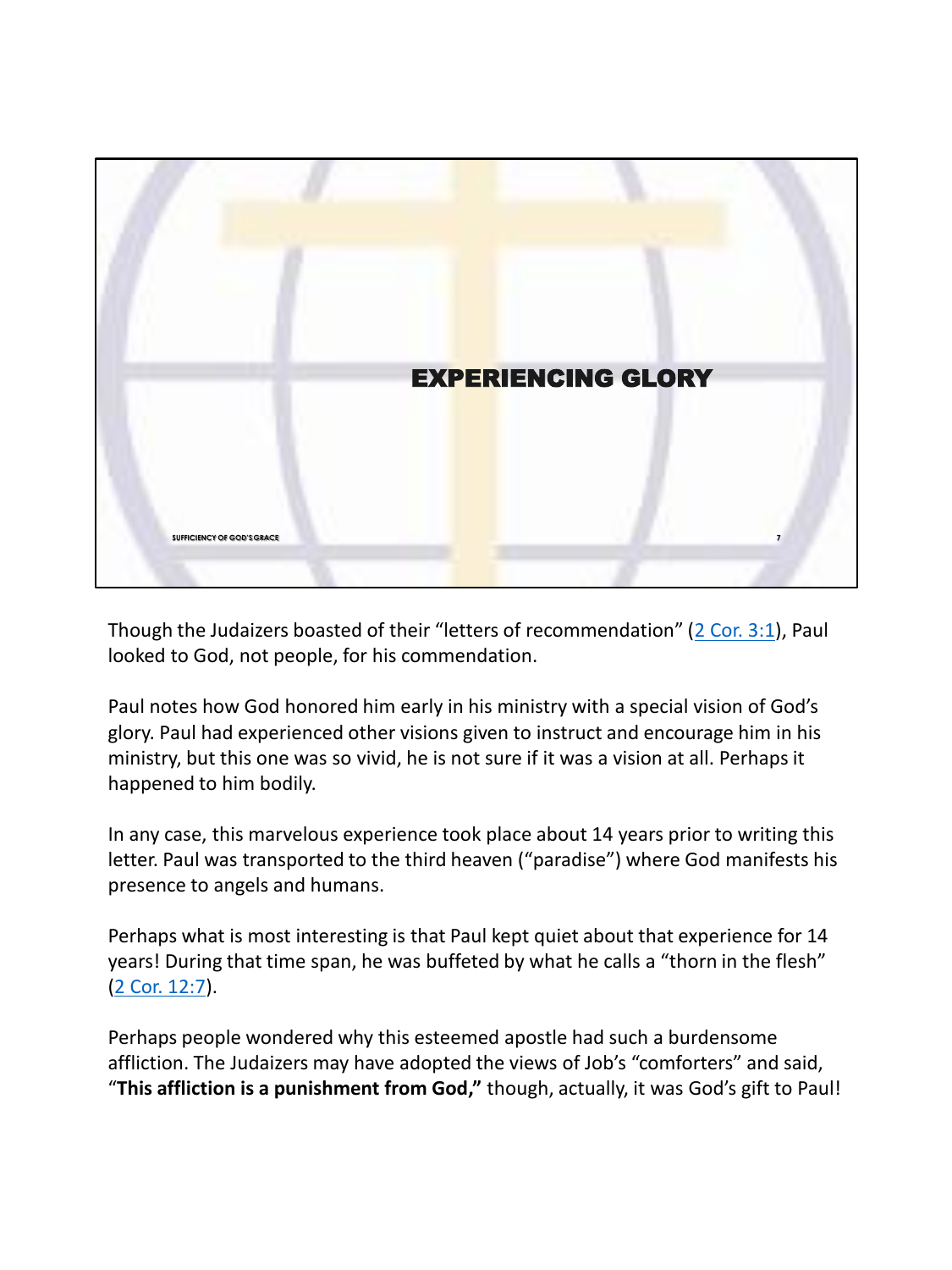Some of Paul's friends may have tried to encourage him by saying, "**Cheer up, Paul. One day you'll be in heaven!,"** to which Paul might have replied, "**That's why I have this thorn—I went to heaven**!"

God also honored Paul by permitting him in paradise to hear "inexpressible things" (2 Cor. 12:4). Perhaps God shared with him certain divine secrets.

Could the Judaizers relate any such experiences? This vision was one of the sustaining powers in Paul's life and ministry. No matter where he was—in prison, shipwrecked in the ocean, in dangerous travels, suffering illness—he knew God was with him and that all was well.

Though the full glory of heaven lies yet ahead for all of us, we can be encouraged knowing that today we are seated already with Jesus in the "heavenly realms" *("and raised us up with him and seated us with him in the heavenly places in Christ Jesus," (Eph 2:6 ESV)*. United to him, we have a position of authority and victory, in and with him, that is "far above all" *("21 in whom the whole structure, being joined together, grows into a holy temple in the Lord. 22 In him you also are being built together into a dwelling place for God by the Spirit." (Eph 2:21-22 ESV*).

While we have not yet seen the fullness of God's glory as Paul did, we experience that glory now, and one day we will enter into its fullness through bodily resurrection into a new heaven and earth where we will behold face-to-face the glory we now share with Jesus.

Such an honor as Paul experienced through this event would make most people bigheaded. Yet, Paul remained humble. How? Because of the second experience that God gave him—one that granted him *the gift of humility*…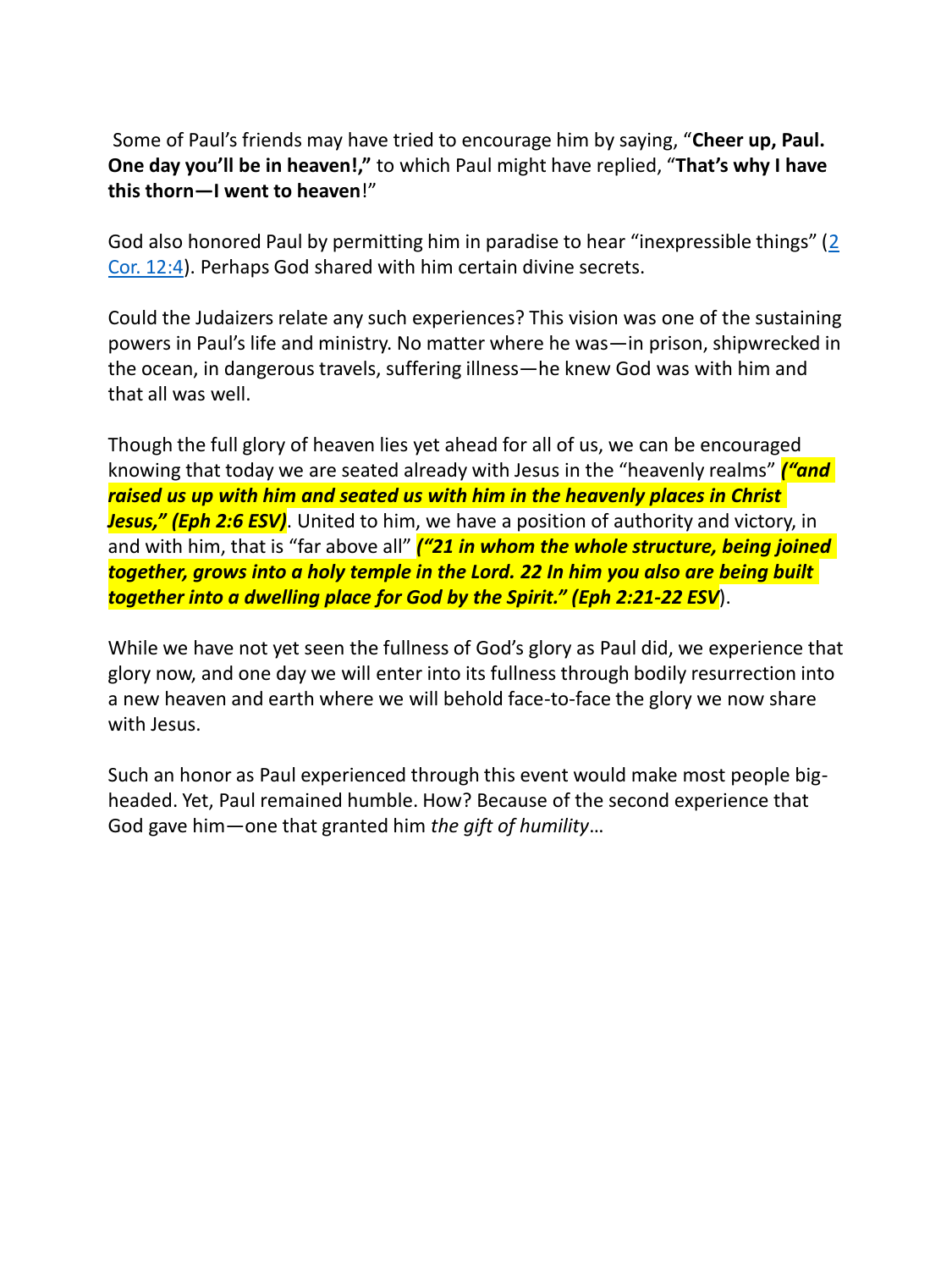

God knows how to bring balance to our lives and character. Were he to grant us only blessings, we'd likely become vain and self-assured; so he permits burdens as well.

Paul's great experience in heaven could have ruined his ministry on earth; so God, in his wisdom and goodness, permitted Satan to buffet Paul to keep him from becoming filled with pride.

The mystery of human suffering will not be solved completely in this life.

**Sometimes we suffer simply because we are human.** The same body that can bring us pleasure can also bring us pain. The same family members and friends that delight us can also break our hearts. This is part of the human condition, and the only way to escape it is to be less than human. But nobody wants to take that route.

**Sometimes we suffer because we are foolish and disobedient to God.** Our own rebellion may afflict us, or the Lord may see fit to discipline us in his love. In his grace, God forgives our sins; but he still often permits us to reap what we have sown.

**Suffering also is a tool God uses for building in us the character of Christ.** Paul came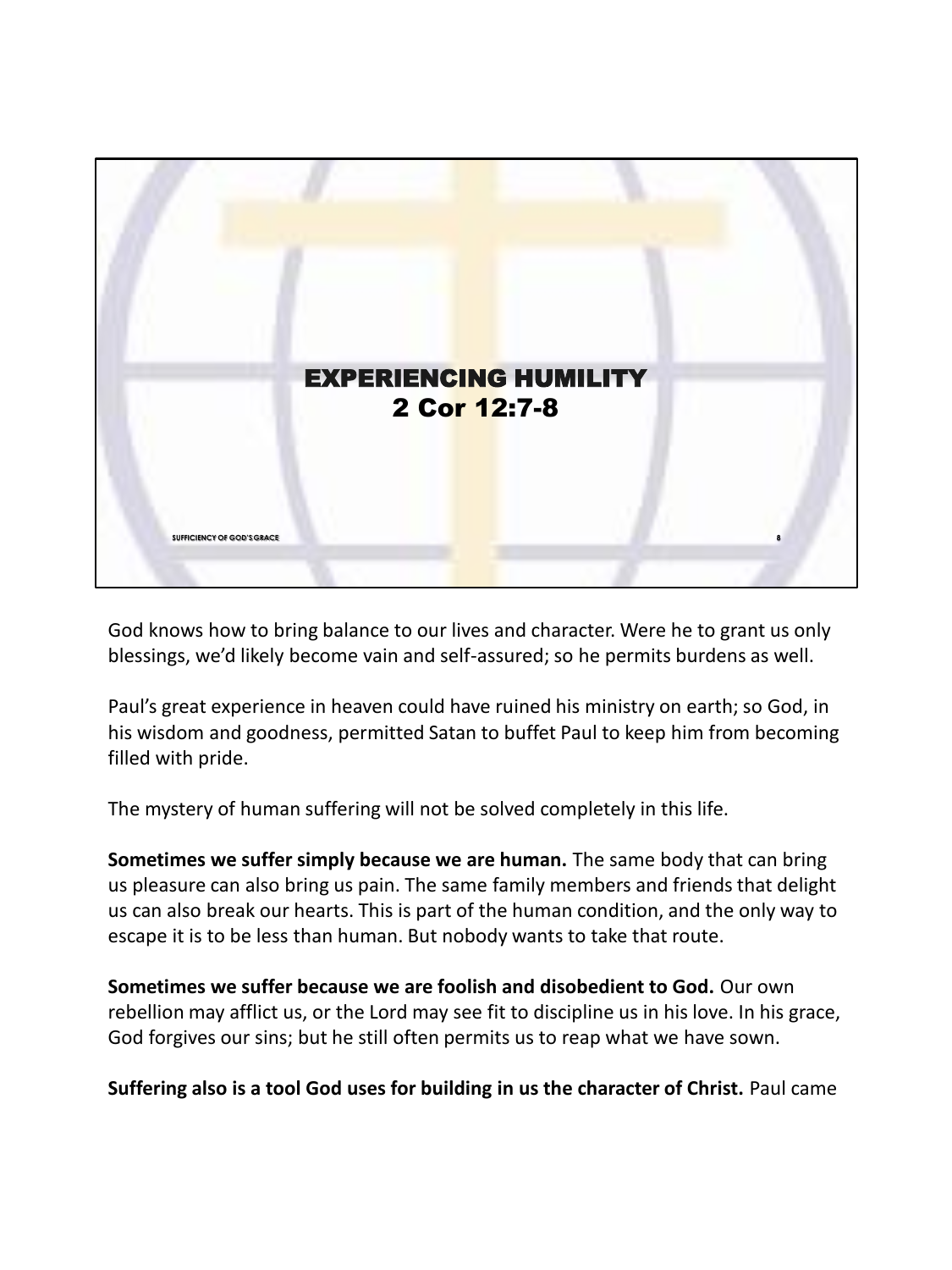to maturity in Christ, largely because he permitted God to mold him through the painful experiences of life, including his "thorn in the flesh," which God gave Paul to keep him from the sin of pride. Exciting spiritual experiences—like going to heaven and back—have a way of inflating the ego; and pride is a sin that opens the door to many other sins.

We don't know what Paul's thorn in the flesh was. It was apparently a physical affliction of some kind that brought him pain and distress. Some Bible students, based on Galatians 6:11, think Paul had an eye affliction, but we don't know for sure. What we can know is that no matter what our sufferings may be, we are able to apply the lessons Paul learned and get encouragement.

God permitted Satan to afflict Paul, just as he permitted Satan to afflict Job. While we do not fully understand the origin of evil, or all the purposes God had in mind when he permitted evil to come, we do know that God controls evil and can use it for his own glory.

We also know that Satan cannot work against a believer without God's permission, and Satan was permitted to "torment" Paul. The tense of the verb in Greek indicates that his pain was either constant or recurring. When you stop to think that Paul had letters to write, trips to take, sermons to preach, churches to visit, and dangers to face as he ministered, you can understand that this was a serious matter. No wonder he prayed three times that his affliction might be removed.

**When God permits suffering to come into our lives, there are several ways we can deal with it.** 

**Some people become bitter and blame God for robbing them of freedom and pleasure.** 

**Others give up and fail to get any blessing out of the experience**.

**Still others grit their teeth and put on a brave front, determined to "endure to the very end."** While this is a courageous response, it usually drains them of the strength needed for daily living, and after a time, they may collapse.

It's normal that a Christian, like Paul did, would ask God for deliverance from sickness and pain. Though God has not obligated himself to heal every believer whenever they pray, he has encouraged us to bring all our burdens and needs to him. Paul did not know whether this "thorn in the flesh" was a temporary testing from God or a permanent experience he would have to learn to live with.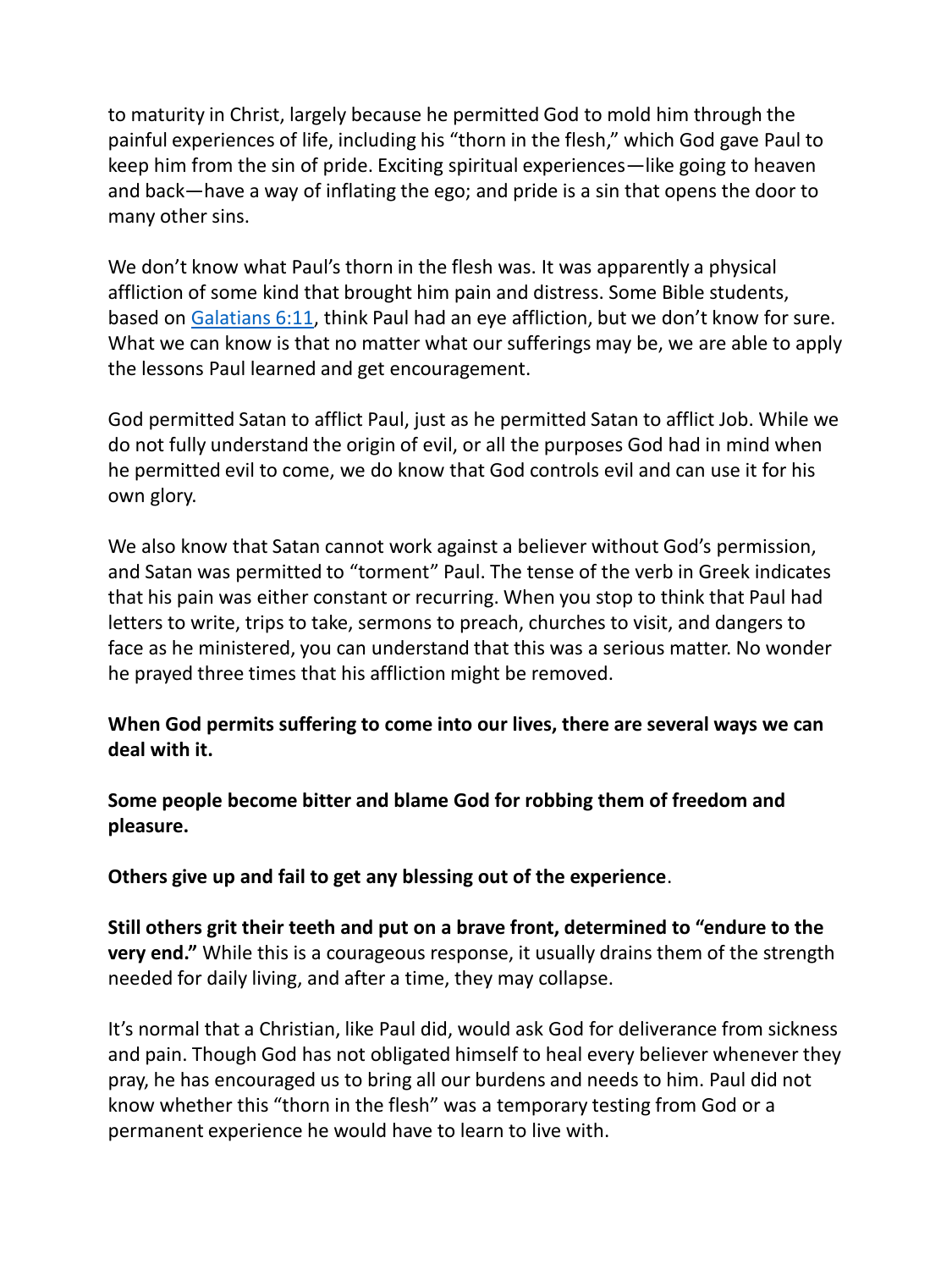**Some want us to believe that an afflicted Christian is a disgrace to God**. "If you are obeying the Lord and claiming all that you have in Christ," they say, "then you will never be sick." This health and wealth teaching, sometimes called "the prosperity gospel," is not biblical.

It is true that God promised the Jews special blessing and protection under the old covenant, but he has never promised new covenant believers freedom from sickness or suffering. If Paul had access to instant healing because of his relationship to Christ, why didn't he make use of it for himself and for others?

What a contrast between Paul's two experiences! **Paul went from paradise to pain.**  He tasted the blessing of God in heaven, then felt the buffeting of Satan on earth, yet the two experiences belong together. His one experience of glory prepared him for the constant experience of suffering, for he knew that God was able to meet his every need.

**Paul had gone to heaven, but then he learned that heaven could come to him.**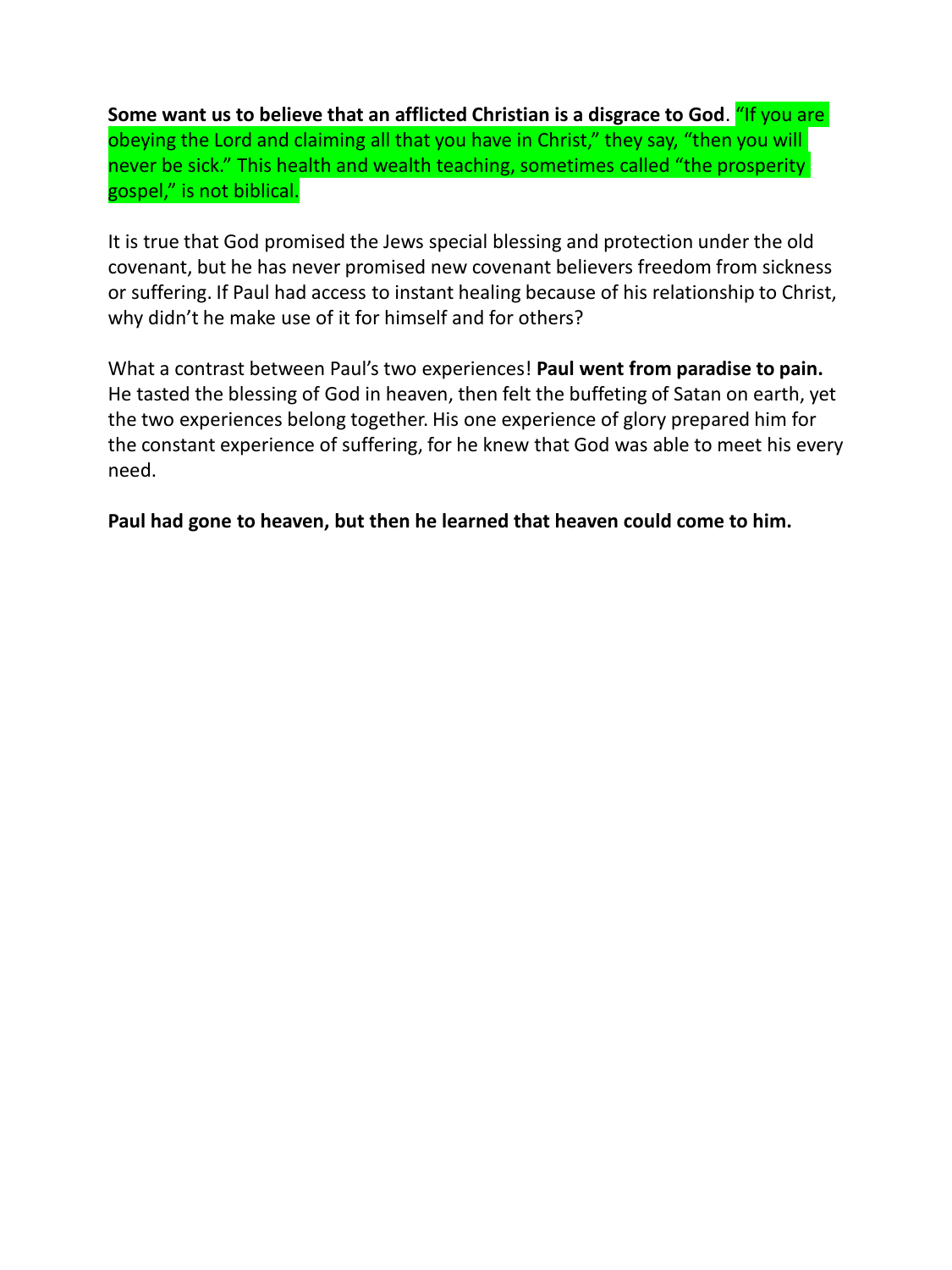

The thorn in the flesh was Satan's message to Paul, but God had another message for him in his suffering: **a message about grace.** 

The tense of the Greek verb in v. 9 is important. It could read: *"But he [God] has once-for-all said to me."* God gave Paul a message that stayed with him. The words Paul heard while in heaven, he is not permitted to share. **But he does share the words God gave him on earth—and what an encouragement they were to him, and to us.**

This is God's message of grace. And what is grace? It is God's provision for our every need when we need it. **It has been said that God in his grace gives us what we do not deserve, and in his mercy he does not give us what we do deserve.** The apostle John put it this way: **"From the fullness of his grace we have all received one blessing after another" (John 1:16).** God's message to Paul was of both **sufficient grace** and **strengthening grace**:

**Sufficient grace**. There is never a shortage of grace with God. His grace is sufficient for our ministries, our material needs, and our physical needs. If God's grace is sufficient to save us (and it is), surely it is sufficient to keep us and strengthen us in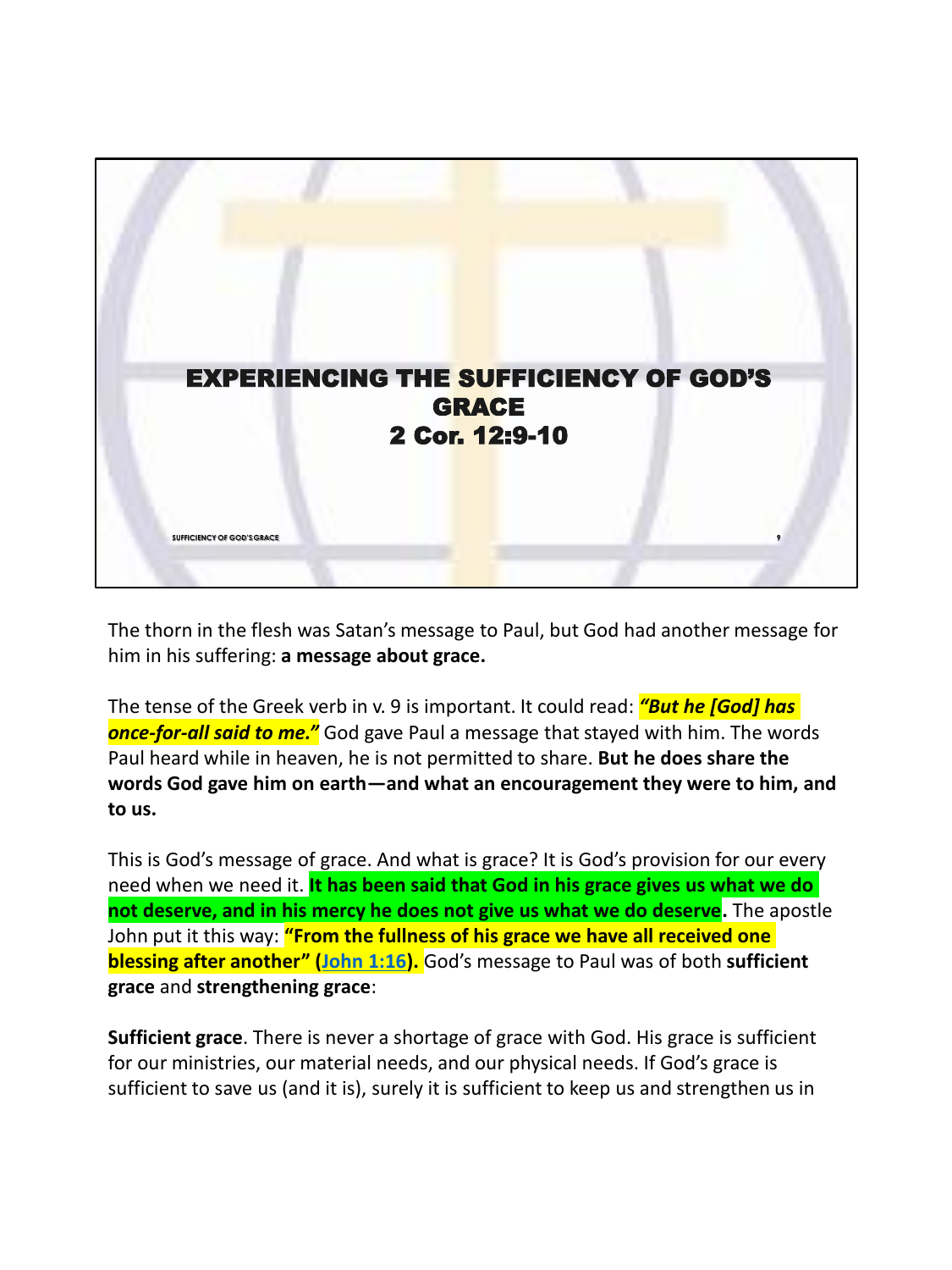our times of struggle and suffering.

**Strengthening grace**. God permits us to become weak so that we might receive and rely upon his strength. This is a continuous process: **"***My power is [being] made*  **perfect in [your] weakness" (2 Cor. 12:9)** is how Paul put it. Strength that knows itself to be strength is actually weakness (because it "knows" something that isn't true), but weakness that knows itself to be weakness is actually strength.

When Paul prayed three times for the removal of his thorn in his flesh, he was asking God for substitution: "**God, give me health instead of sickness, deliverance instead of pain and weakness."** 

**But often God does not meet our need with** *substitution—***instead, as was the case for Paul, he meets our need with** *transformation.* Rather than removing the affliction, he gives us his sufficient and strengthening grace so that the affliction works for us, not against us.

Through prayer, Paul learned that his thorn in his flesh was a gift from God. There was only one thing for Paul to do: accept it as from God and thus allow God to accomplish his purposes. God wanted to keep Paul from "becoming conceited" *"So to keep me from being too elated by the surpassing greatness of the revelations, a thorn was given me in the flesh, a messenger of Satan to harass me, to keep me from being too elated." (2Co 12:7 ESV)*) and this was his way to do that.

With Paul's **acceptance came an open door in his heart for God's grace to do its transforming work in his life.** 

**It also gave him an open ear to hear God's promise:** "**P a u l , m y g r a c e i s s u f f i c i e n t f o r y o u . " We are reminded that as Christ-followers we walk by faith—confidence in God's promises to us**—not confidence in detailed instructions or lengthy explanations. Reliance on God's promises generates faith, and faith strengthens hope for the journey.

So Paul heard God's word to him and drew on the grace that God promised. This transformed in his heart a seeming tragedy into great triumph. Indeed, God does "give more grace," as James wrote ("*But he gives more grace. Therefore it says, "God opposes the proud, but gives grace to the humble."" (Jas 4:6 ESV)*).

No matter how we look at it, God's grace is sufficient for our every need. But understand that God's grace is not given so we would merely endure suffering. **God's grace enables us to rise above our circumstances and feelings so that our afflictions produce positive good.**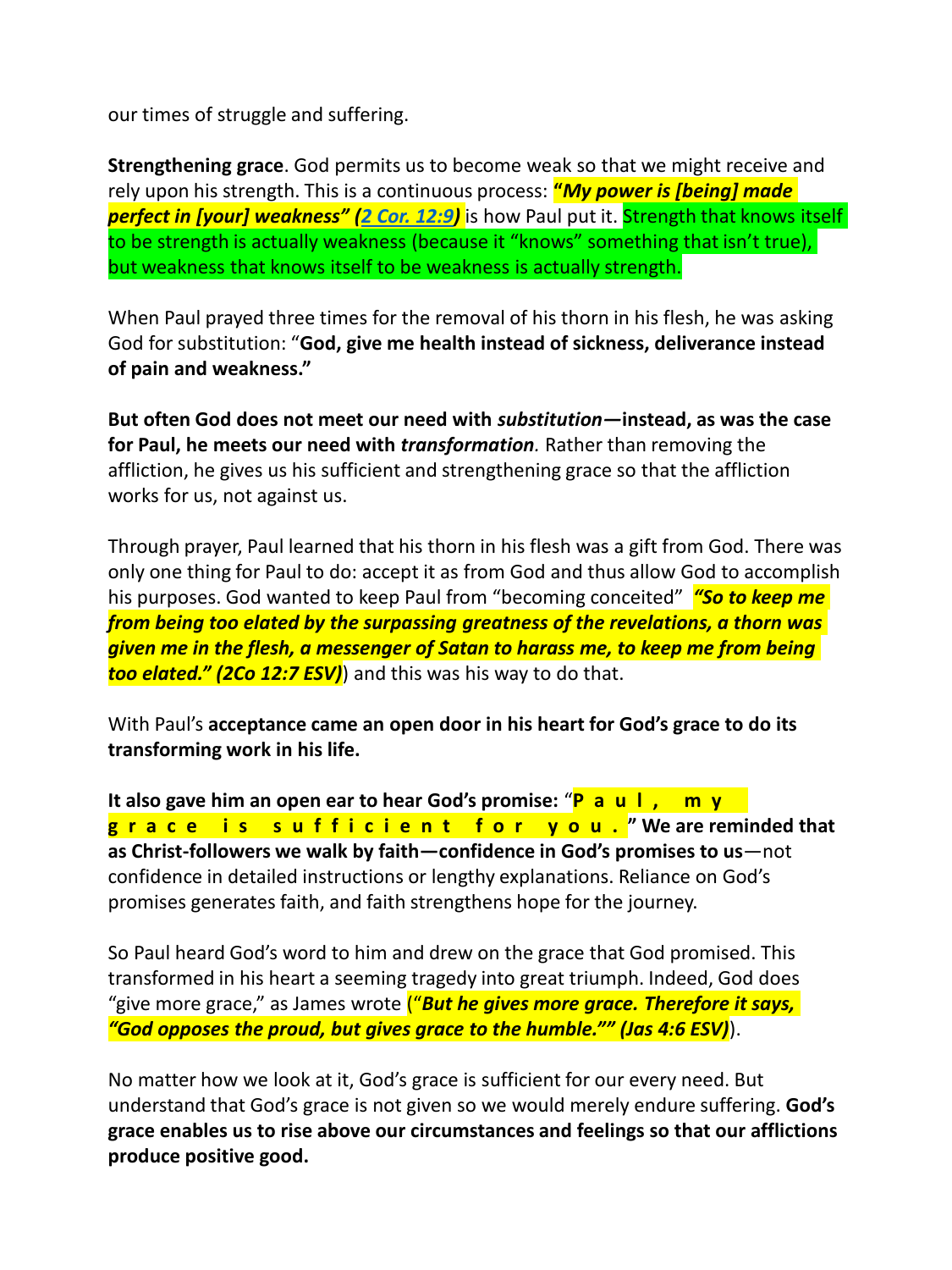Above all, our trials are used by God to conform us to the likeness of Jesus. God transformed Paul's weakness into strength. The word translated *rest* in 2 Cor. 12:9 means "**to spread a tent over."** Paul saw his body as a frail tent (2 Cor 5:1 ff), **but the glory of God came into that tent and transformed it into a holy tabernacle despite the physical infirmity Paul endured**.

Thus Paul was able to glory in his infirmities. This does not mean that he preferred pain to health, **but rather that he allowed God to turn his infirmities into assets.**  Paul was thus able to "delight" in his trials, not because he was psychologically unbalanced and enjoyed pain, but because he was suffering to serve Jesus and, in that suffering was experiencing the sufficiency of God's grace.

From Paul's experiences with Jesus in the midst of suffering, we learn a great deal about God and ourselves as people called to God's service. We serve him through many difficulties, but always with a vision of his glory, tempered by a humble appraisal of ourselves. In that way, we look to and trust in God alone. With Paul, we know that God's grace is sufficient.

Thank you, Jesus. Our sufficiency is in you. *Amen.*